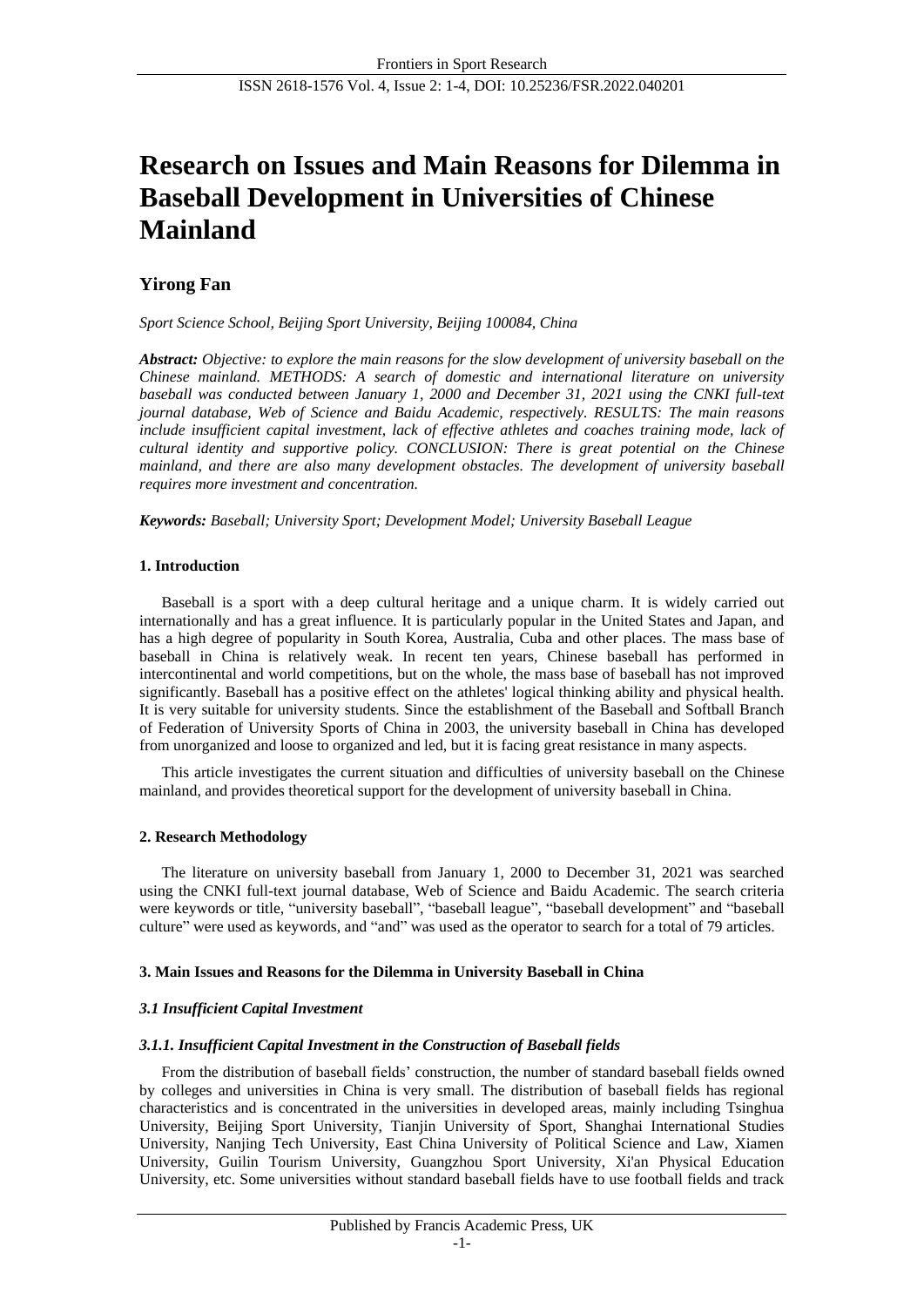### ISSN 2618-1576 Vol. 4, Issue 2: 1-4, DOI: 10.25236/FSR.2022.040201

and field fields for training.

#### *3.1.2. Insufficient Capital Investment in the Establishment of University Baseball Teams*

According to the data, the annual training fee, transportation fee, equipment fee and other costs required to establish a baseball team in colleges and universities are about 150,000 Chinese yuan, which is one of the important factors that China's colleges and universities do not carry out baseball at this stage.[1]

Since the establishment of the Baseball and Softball Branch of Federation of University Sports of China in 2003, the baseball of Chinese university students has developed from unorganized to organized. In the 19 years since its establishment, the number of members of the Baseball and Softball Branch of Federation has been increasing. However, from the analysis of the number of colleges and universities across the country, according to the query information on the official website of the Ministry of education of the People's Republic of China: as of February 2022, there were 2756 colleges and universities with the enrollment qualification of general higher education, of which about 140 colleges and universities carried out baseball, accounting for only 5.1% of the total, with a low proportion.

According to the questionnaire survey conducted by Luo Tiantian on the top eight college coaches in group B of the finals of the 2019 national college baseball and softball league, only 25% of the colleges and universities surveyed have a large investment (more than 100,000 yuan), and 50% have an investment of less than 20,000 yuan.[2]

#### *3.1.3. Insufficient Industrialization of University Baseball League*

At present, the university baseball games in China are mainly divided into three levels: one is the finals of the Chinese University Baseball League hosted by the Federation of University Sports of China (FUSC) and its Baseball and Softball Branch; Second, the regional university baseball games organized by the regional university baseball associations; Third, various forms of baseball international and inter-school friendlies. The main problem of university baseball league in China and related games is that there is no long-term fixed enterprise sponsorship and a stable sponsorship chain. It is difficult to ensure that more universities participate in the baseball league, which seriously restricts the development of Chinese college baseball teams. A large part of the funds for the activities of university baseball teams need to be raised by university students, which also limits the development of university baseball in China to a great extent.

In the United States, where baseball is booming, American universities are closely related to commercial activities. The funding source of university sports, on the one hand, is inseparable from the financial support of the university, on the other hand, is mainly from the huge benefits brought to the university by the National College Athletic Association (NCAA) [3].

## *3.2 Lack of Effective Talent Training and Screening Mode*

#### *3.2.1 Athletes Cultivation Mode*

From the analysis of the organizational form of baseball development in various colleges and universities, in the process of team construction, most university baseball team players in China are basically composed of students who are recruited in university from university entrance examinations. A large number of students only come into contact with baseball after entering university. Therefore, most of the students who play baseball in university do not choose occupations related to baseball after they graduate from university. Actually, professional baseball players need a lot of time for special training. Only several universities recruit baseball students by means of sports special recruitment examination, such as Tianjin University of Sport, Guangzhou Sport University.

By comparison, high-level university athletes have become an important talent base for competitive sports in the United States. For example, in the 2013 draft of Major League Baseball (MLB), a total of 1216 athletes were selected after 40 rounds of selection. About 66% or 806 players are from NCAA. It can be seen that college athletics has made a lot of contributions to American professional sports. The players with sports talents selected from colleges and universities continue to be trained in professional clubs, so as to reduce the burden of the country on training high-level athletes and expand the selection range of professional clubs [4].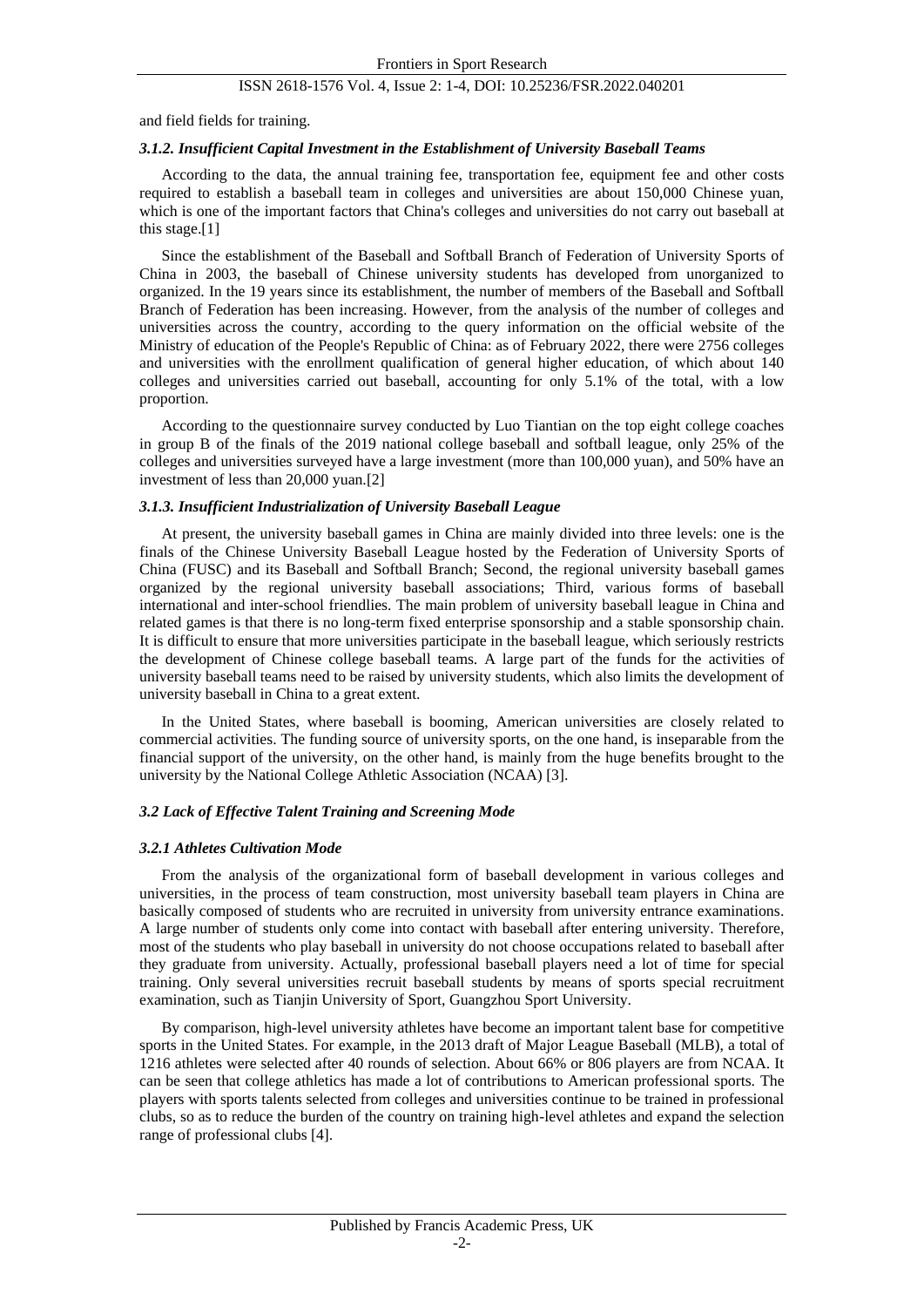## ISSN 2618-1576 Vol. 4, Issue 2: 1-4, DOI: 10.25236/FSR.2022.040201

#### *3.2.2 Coaches and Trainers Cultivation Mode*

At present, the coaches of baseball teams in Chinese colleges and universities are mainly middleaged and young physical education teachers, who are responsible for both teaching and training. This kind of full-time teachers and part-time coaches is a unique phenomenon in the process of developing high-level competitive sports in Colleges and universities, and it is also the main model of developing high-level competitive sports coaches in Colleges and universities in China at this stage, This model will exist for a long time in the future, which is quite different from the external full-time coaches of overseas colleges and universities [5].

Due to the heavy teaching task, there is basically no time and energy to study high-level training and professional knowledge, so it is difficult to give full play to the educational advantages of coaches. There are too few scientific research coaches and the scientific research level is at a disadvantage, which makes it more difficult to improve the competitive level and performance.

#### *3.3 Historical Reasons and Lack of Cultural Identity*

The identity of culture for baseball is the main reason why the baseball development on the Chinese mainland is slow and the mass base is poor.

After the founding of new China, affected by the international situation at that time, baseball was considered as a western capitalist sport so that it was limited. China's sports industry focused on learning from the experience of the Soviet Union, including the experience of sports training and the physical education syllabus. The development of baseball in the Soviet Union was almost zero, so during the period when China learned from the experience of the Soviet Union, Chinese Baseball did not get sufficient development. Nonetheless, the basketball of the Soviet Union was the world's top level at that time. The men's basketball team of the Soviet Union won the silver medals in the men's basketball finals of the 1952, 1956, 1960 and 1964 Olympic Games. In the final of the 1972 Munich Olympic Games, it defeated the USA team who had won the championship of the seventh Olympic Games in a row.

This explains why basketball, which has the same origin from the USA as baseball, has an excellent mass base on the Chinese mainland. For instance, universities in China and even primary schools and secondary schools have sufficient equipment and facilities.

In the 1970s, with the resumption of diplomatic relations between China and Japan and between China and the United States, some universities in Beijing recruited Japanese and Korean students, which continued university baseball.

#### *3.4 Lack of Supportive Policy*

In Federation of University Sports of China of and General Administration of Sport, there is no unified agreement and management system for the development of university baseball. Moreover, the Ministry of education has not included university baseball in the plan, which leads to the selfdevelopment of college baseball in China. The neglect of authorities also directly affects the development of baseball in colleges and universities. The development of China's sports is closely related to the popularity of the Olympic Games in China. Many sports rely on the Olympic Games to lay the foundation among the masses. Baseball had been an Olympic sport since the 1992 Barcelona Olympics. However, baseball was not included in the 2012 London Olympic Games and the 2016 Rio de Janeiro Olympic Games. Under the system concentrating nationwide effort and resources on key national undertaking, the development path of professional baseball teams has narrowed, and few young baseball players are able to become professional athletes.

In contrast, ice hockey, which has a weak mass base in China, has received sufficient support from national policies as the 2022 Winter Olympics is determined to be held in Beijing. At the 2022 Beijing Winter Olympic Games, there were many naturalized players in China's National Ice Hockey men's and women's teams. Among the 23 members of China's women's ice hockey team, 13 were naturalized players, and among the 25 members of the men's ice hockey team, 15 were naturalized players. Most of them are of Chinese descent.

On August 4, 2016, the International Olympic Committee voted and approved the proposal on sports at the 2020 Tokyo Olympic Games, including baseball. With the baseball game of the 2020 Tokyo Olympic Games again becoming a competition sport, baseball has returned to the public's vision,